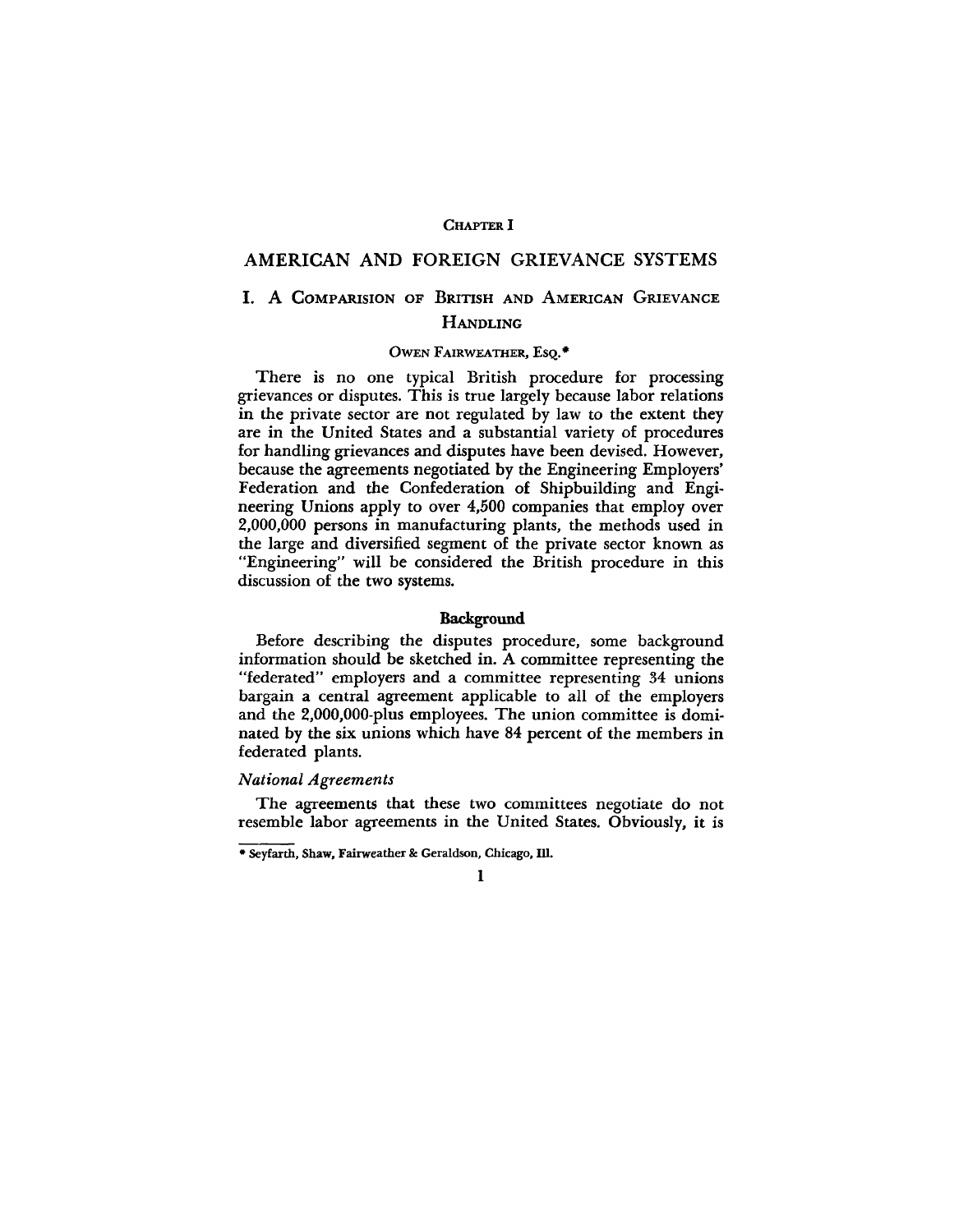quite impossible to negotiate one labor agreement that can regulate the day-to-day administrative details in over 4,500 plants. The agreement can contain only the broadest guidelines. Furthermore, these committees do not negotiate a single agreement to be replaced at the end of a term by a new agreement, but rather they negotiate many separate agreements which are collected into the *Engineering Handbook,* which consists of over 300 printed pages at this time.

These agreements are not enforceable in a court of law<sup>1</sup> and are never interpreted by arbitrators. For this reason the parties are not stimulated by the sting of third-party interpretation to write their agreements with clarity. The hot breath of the arbitrators in the United States blowing down the back of the management and union representatives has been a major reason for the relative clarity of agreements in this country in contrast to those negotiated in the United Kingdom.

The wages and benefits established in these national agreements are fixed at levels that permit the marginal plants to survive, and in many plants these agreements merely establish the minimum or the floor under the real bargaining which occurs at the plant site.

Since the unions are bound together for coordinated bargaining at the central-agreement level, one might assume that this cohesion would also exist at the plant level. However, each union, through its staff representatives ("branch officials"), negotiates separate local agreements and independently processes grievances and other types of disputes with the managements of the individual plants.

The managements of the plants covered in our study negotiate with representatives of seven or eight unions instead of with representatives of one union, which is typical in the United States. Furthermore, the Ford Motor Company at its Dagenham plant negotiates with branch officials and stewards of 21 unions, and many other British plants include a large number of labor organizations.

<sup>1</sup> Trade Union Act 1871, Sec. 4(4).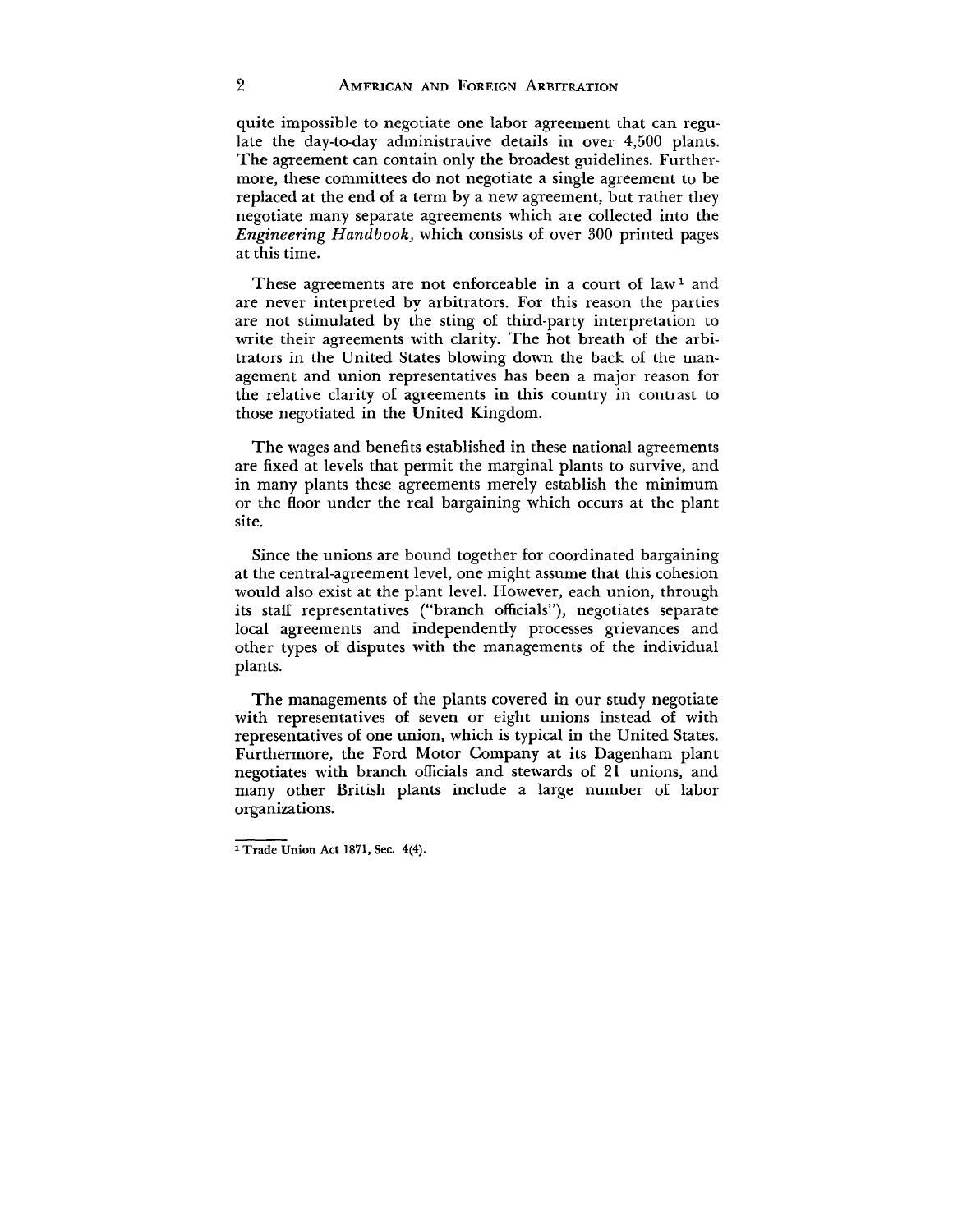## *How Unions Function*

On the shop floor the British unions function through shop stewards as they do in the United States. No limit is established in the central agreement on the number of stewards, but our comparative study showed that the ratio of stewards to employees in the United Kingdom was not dissimilar to the ratio typical in the United States. Only eight rather vague sentences in the central agreement refer to stewards and their duties. The agreement stipulates that members in plants may elect stewards; that stewards should conform to the same working conditions as their fellow workers; and that stewards represent only the union members. Stewards are elected or re-elected each year.

In theory, the stewards assist employees with their grievances, complaints, and new demands. In reality, it is the stewards who generate most of the claims because they are plant politicians who must make gains if they are to be re-elected every year. It is common for the employer to pay stewards for the time spent on union duties, although this is not required by the central agreement.

The ability of the union branch official to direct or influence the behavior of the union's stewards varies from plant to plant. It is worth noting that there are over 200,000 union stewards in the United Kingdom and only 4,000 full-time union branch officials. Thus, there is one branch official for each 2,500 union members, whereas in the United States there is one staff official for each 300 members. Hence, contact between the overworked (and, compared to U. S. standards, underpaid) union branch officials and the stewards in a particular plant is often infrequent. As a result, conflicts arise in the handling of plant problems, and the stewards may reject the advice and direction that their branch officials attempt to give.

The independence of the stewards is further supported and encouraged by councils composed of stewards of the various unions which have members in a particular plant. The stewards join together and elect a convenor as their chief. Since the council is composed of stewards of different unions, the branch official of any one union has no influence upon the actions of the stewards council.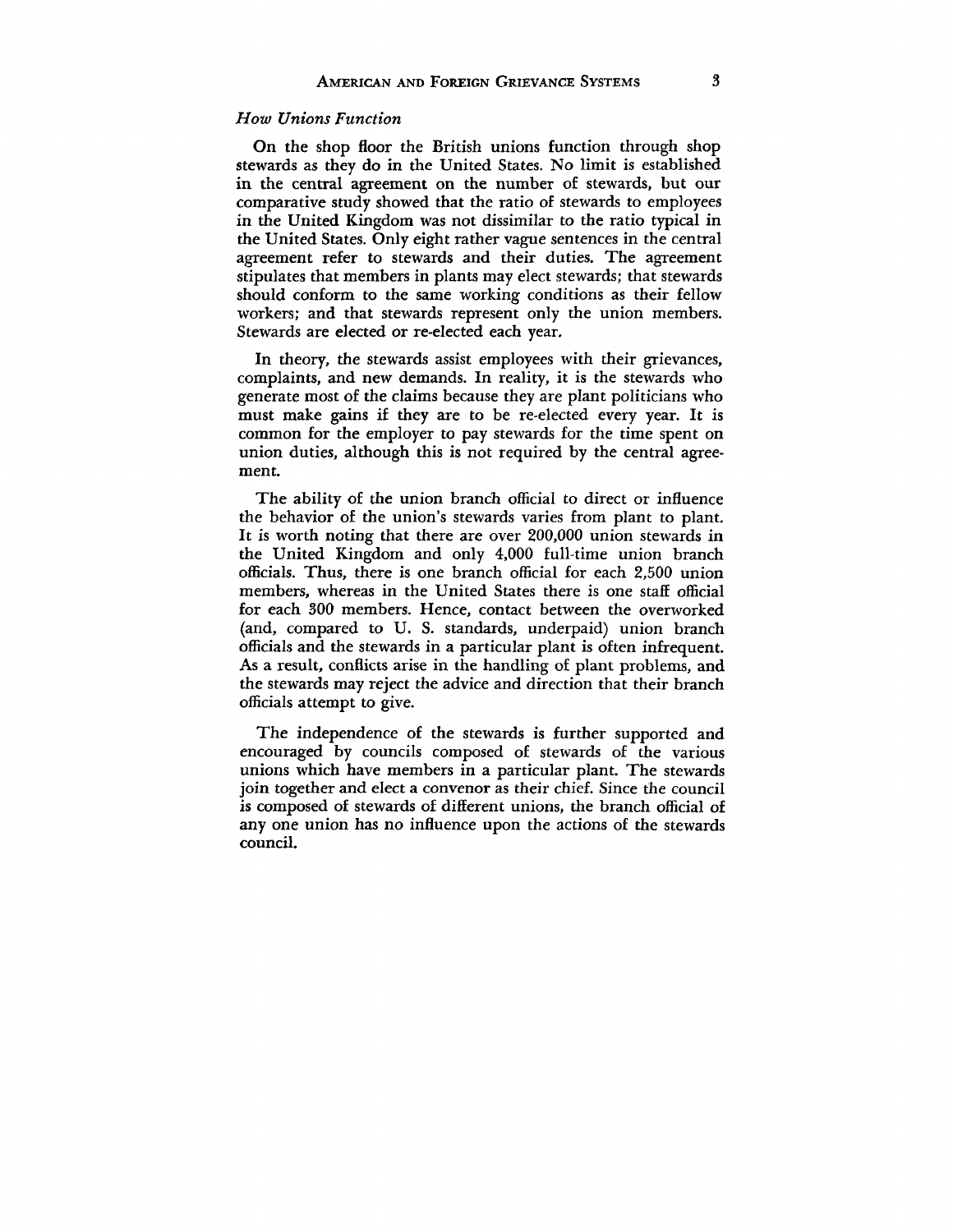In addition to the stewards councils, many of the federated plants have another institution known as the "works council" or 'joint consultation council." These councils are an outgrowth of the 1914 Whitley Committee Recommendations, which also led to the employee representation plans that were popular in the United States during the late 1920's and early 1930's. The National Recovery Administration urged employers in this country to establish joint consultation councils, known in the United States as Employee Representation Plans. However, when the NLRA became law, the first decisions of the NLRB declared these councils illegal on the grounds that they infringed on the collective bargaining and grievance-handling monopoly that the Board concluded had been granted to unions by the NLRA.

In the United Kingdom, these joint consultation councils are established by the employer. Employee representatives elected from the various plant departments meet with the management to consult about management's plans for the future. Theoretically, discussions at these council meetings do not involve grievance or collective bargaining matters, but these limitations are rarely respected, and, in many plants, the joint consultation council has become an important part of the grievance and dispute-handling procedure.

Although the joint consultation councils are not legally required in the private sector as they are in the public sector, "joint consultation" or advance discussion of management's plans for change is a practice deeply embedded in the British industrial relations system. Because competition and conflict arose between the stewards council and the joint consultation council, some joint consultation councils have ceased to function, whereas others have been captured by the stewards, who get elected as representatives on these councils. When this happens, the stewards represent not only the members of their own union but also members of other unions working in their department. The multiplicity of stewards' roles in these cases contributes to the problems of branch officials in directing the activities of their union's stewards in a particular plant.

#### *Local Agreements*

The labor agreements that are negotiated at the plant level with branch officials, individual stewards, the stewards council,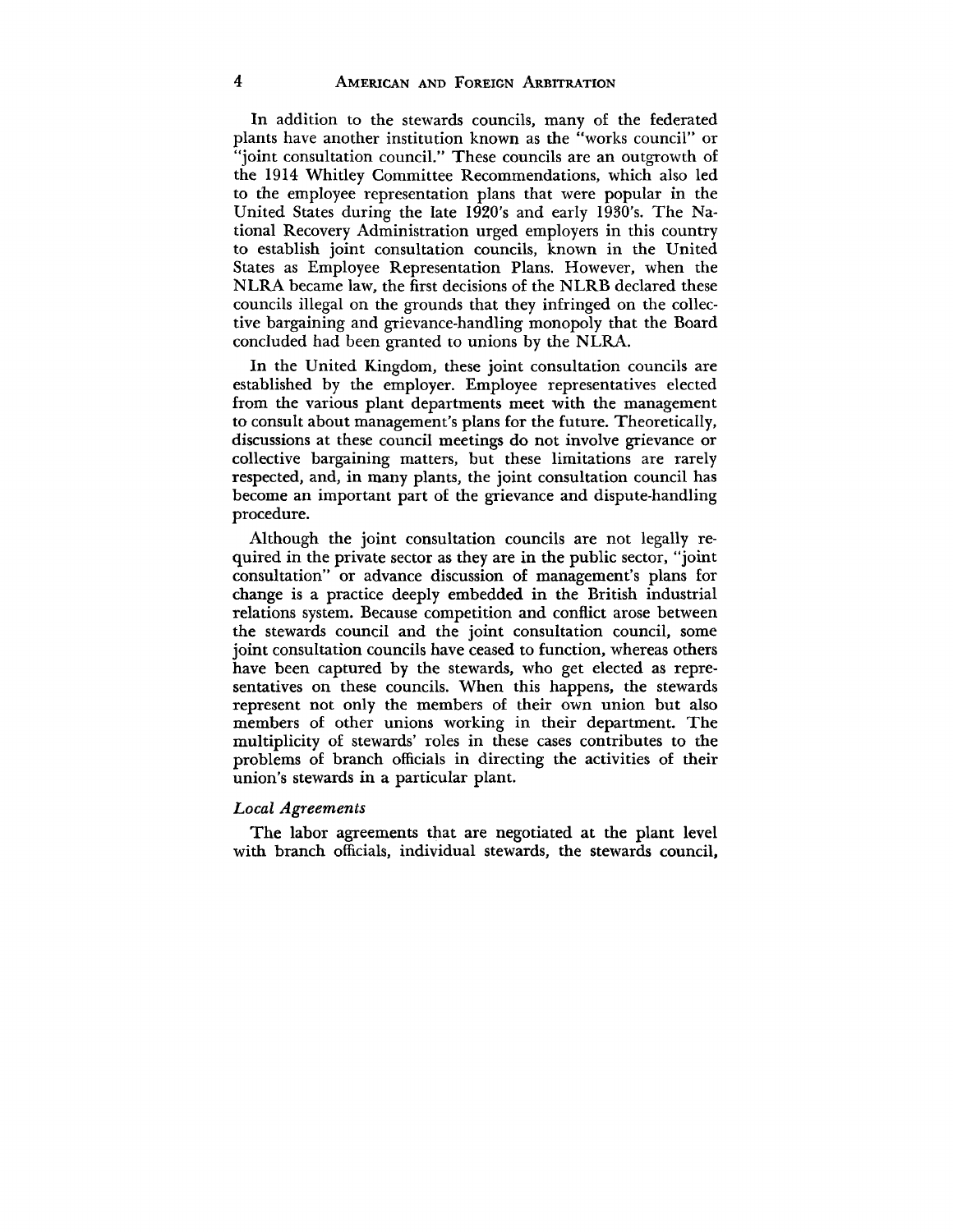or the joint consultation council do not resemble labor agreements in the United States any more than the central agreements do. They usually have no term and, if they are in writing, are found in various memoranda, letters of understanding, or minutes of meetings. More often they are oral agreements referring to "past practice" or "custom." Again, it is the *lack* of third-party arbitral interpretation that has permitted this preference for oral agreements to develop in the United Kingdom.

British management and union representatives state that they prefer oral agreements at the plant level because their agreements may provide benefits in excess of those established at the national level or may be in conflict with the national agreements, and hence should not be exposed to view. Managements also contend that an oral agreement does not add as much to the status and influence of the stewards as a written one. A written contract could be displayed to other employers and would be an admission by the manager that he has been forced to accept a modification of a management prerogative. Furthermore, managements believe that an oral agreement may someday be considered a privilege that can be dropped when the tide of business turns.<sup>2</sup>

The stewards also prefer oral agreements. Stewards are day-today bargainers and an oral agreement is more flexible than one restricted by precise written language. Stewards believe that their personal influence is enhanced more by an oral agreement than by a written one because the glory of the latter must often be shared with a union branch official.<sup>3</sup>

Clearly, this preference for oral agreements would not be expressed by management or union officials in the United States. Third-party interpretation and enforcement by arbitrators have produced an entirely different environment within which managements and unions bargain. Third-party interpretation and enforcement establishes a discipline which produces more clarity in the agreement-making process, and clarity in the initial agreement produces fewer disagreements later. This difference in the agreement-making process means that grievance and arbitration procedures from the United States could not be exported to the

**<sup>2</sup> "The Role of Shop Stewards in British Industrial Relations," Research Paper I, Royal Commission on Trade Unions and Employers' Associations (HMSO), London, 1966, p. 26. »** *Id.,* **pp. 27-28, 73.**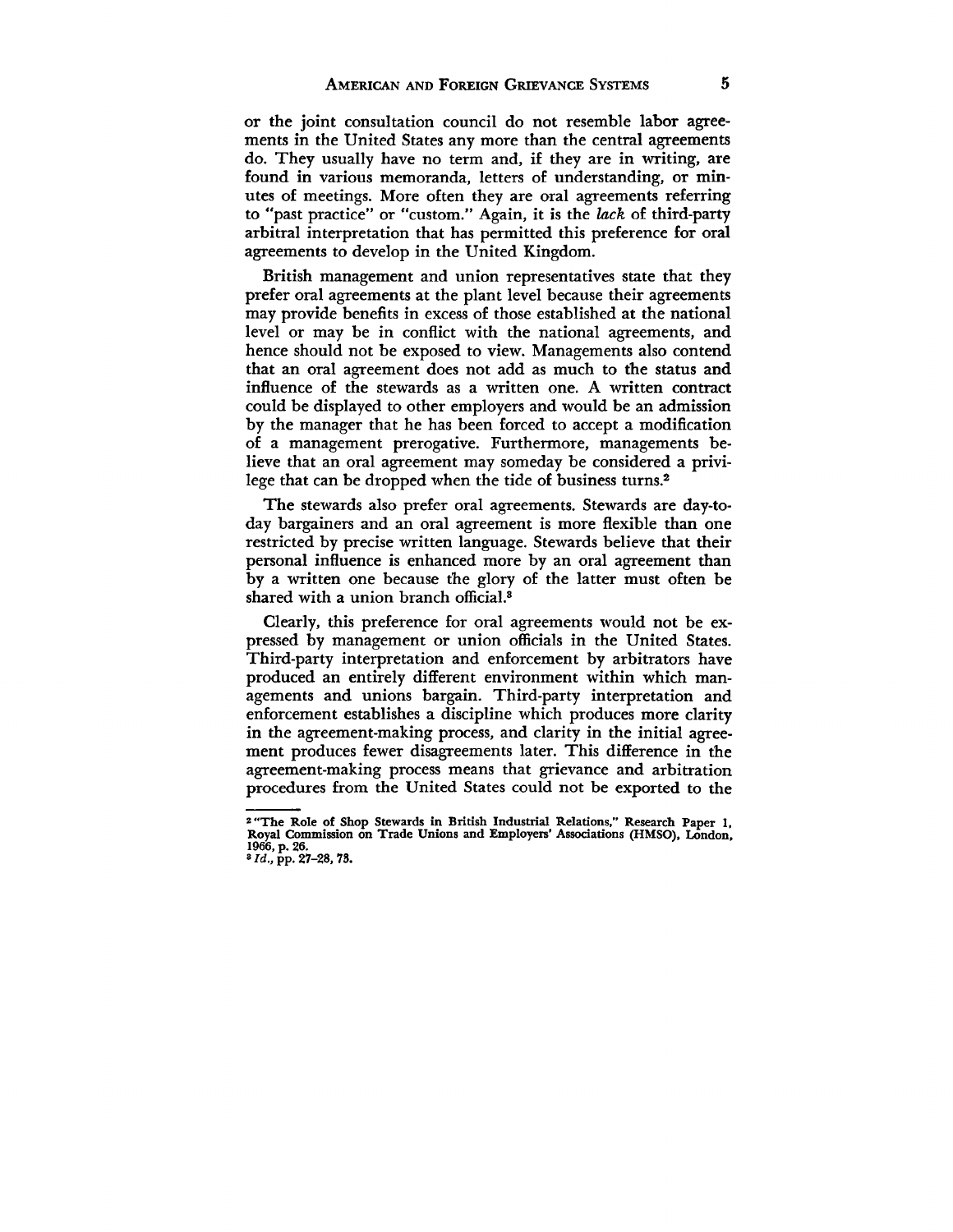United Kingdom. An arbitrator from this country could not interpret the meaning of agreements that are carried in the minds of British management and union officials.

#### Dispute-Settlement Procedure

Because the central agreement covering the 4,500 plants in engineering can only set up general guidelines and cannot solve day-to-day problems, one of the agreements contained in the *Engineering Handbook* is appropriately called the "Procedure for Handling Questions Arising."<sup>4</sup> This procedure, however, is not comparable to grievance procedures in this country. The claims that are processed through the procedure may include claims that a certain new agreement should be made by the management, rather than grievances that a given action by the management violates a specific provision of an agreement between the parties. It is quite futile to try to divide the types of questions dealt with by the "Procedure for Handling Questions Arising" into interpretative matters (sometimes called "rights disputes") and collective bargaining matters (sometimes called "interest disputes"). The combination of the central agreement, local written and oral understandings, and past practices makes it very difficult to determine whether a given dispute is a claim for a new concession or a claim that management has failed to comply with one of the many agreements.

#### *Steps in Procedure*

The "Procedure for Handling Questions Arising" starts with a foreman's step. If an employee desires to raise a grievance, complaint, or new claim concerning himself or his group, he may explain it to a foreman without loss of pay. If no settlement is reached, the dispute is then referred to the shop steward, who negotiates it with the plant manager.

If no agreement results, it will then be referred to the procedure works committee, composed of seven employee representatives and seven management representatives from the plant. This committee is separate from the stewards council or the joint consultation council, but there may be an overlap in its membership.

<sup>\*</sup> Often called the York Agreement of 1922, amended in 1956.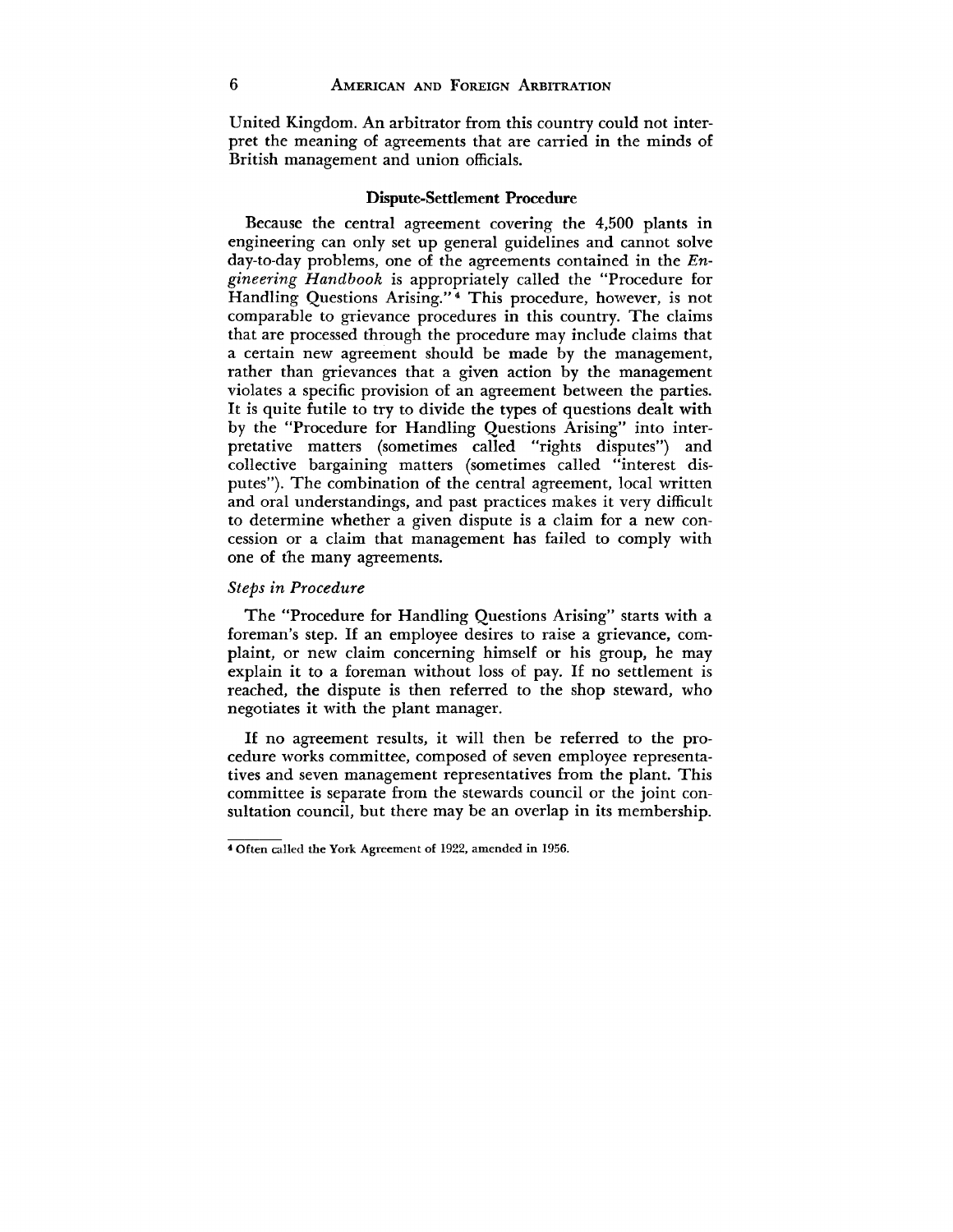If the matter remains unsettled, the dispute is referred to the first formal step in the "Procedure for Handling Questions Arising," the "works conference." This meeting is invariably attended by union officials and representatives of the District Employers' Association. Sometimes the employers' association representative is the spokesman on behalf of the management. Normally the branch official and the stewards will be the spokesmen for the union. About 80 percent of all disputes referred into the procedure are either settled or abandoned following the worksconference step.<sup>5</sup> But if the dispute is not settled or abandoned, it is referred to a "local conference," which must be held within seven days of the filing of an application for such a conference by either the secretary of the employers' association or the branch official. A local conference is composed of a panel of employer representatives selected from federated firms that are not involved in the dispute at issue. This panel meets at a location away from the plant, listens to the arguments presented by representatives of the two sides, and then attempts to conciliate the dispute.

The evidence and arguments presented to the local conference are recorded by a shorthand reporter, since the record made at this step will be reviewed by the members of a central conference court at York, England. For this reason, the local conference is more formal than the works conference. One British personnel director stated that the process of "making the record" at this step is a frustrating experience. He explained that ". . . the official representative of the association does the talking; and although you, as chairman, are in charge theoretically, you dare not open your mouth. . . . What everybody is concerned with is not the issue but what goes on the verbatim notes, because the next stage is York. . . . The association official who knows all the traps that lie in agreements and procedure does all the talking, and you can see him maneuvering so that he gets the right things on the notes—never mind the issue."<sup>6</sup> The central conference court at York is the final step in the procedure.

About 12 percent of the disputes that start into procedure are

<sup>&</sup>lt;sup>5</sup> Marsh, A. I., *Industrial Relations in Engineering*, New York, 1965, p. 130.<br><sup>6</sup> Testimony of D. F. Hutchison of Philips Industries, Minutes of Evidence, Royal<br>Commission on Trade Unions and Employers' Associations (HM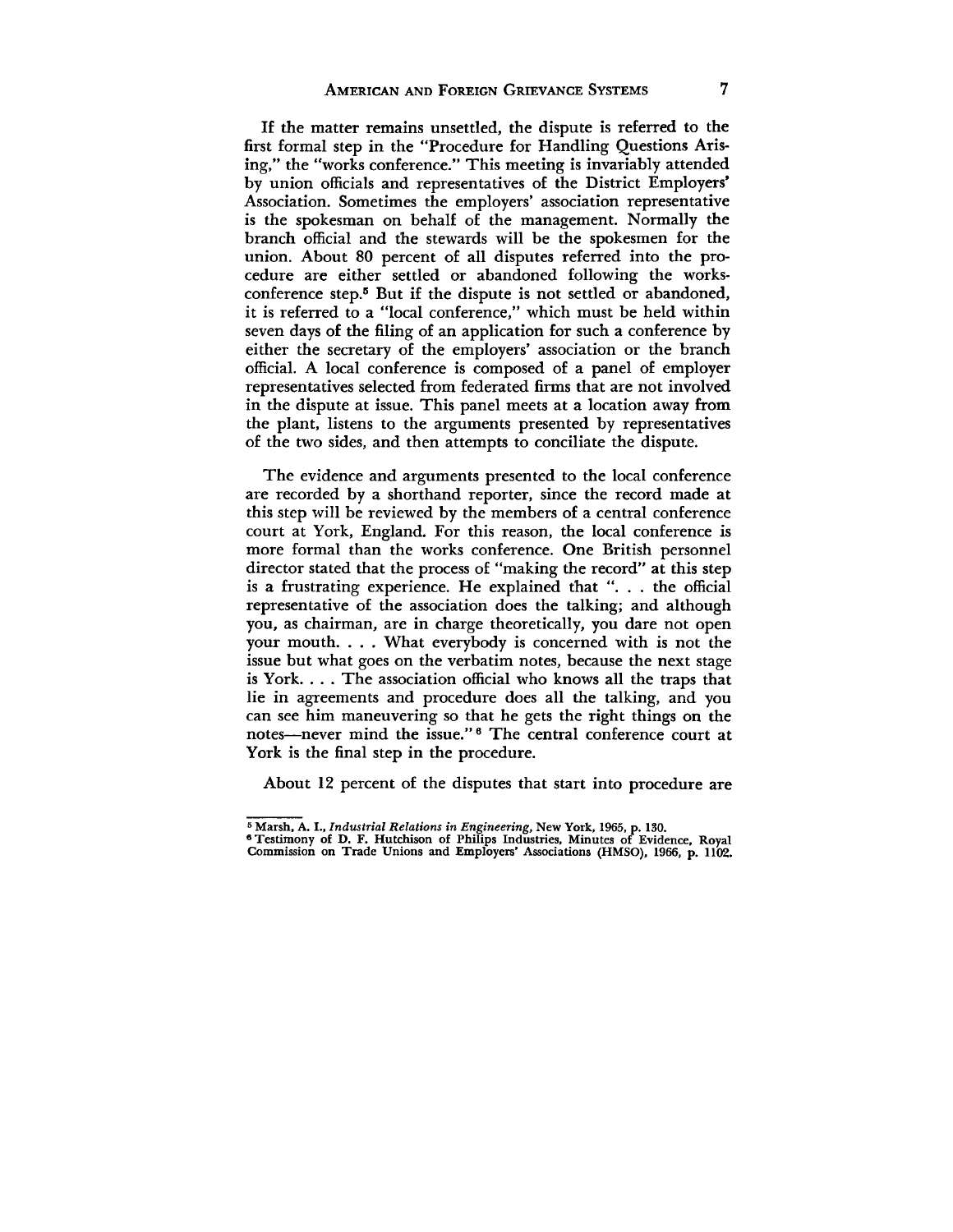ultimately referred to the top step.<sup>7</sup> A minimum of 14 days' notice of an appeal from the local conference to the central conference is required to give the individuals assigned to the case at the central-conference level an opportunity to study the transcript of the evidence and the arguments taken at the local-conference level. Since the 14-day period starts from the date of appeal and not from the date of the local conference, great delay often occurs between these two conferences. These delays are usually generated by the union. It wants the employer to maintain the status quo, which the employer is obligated to do by the terms of the central agreement until the dispute clears the central conference step at York. No delays occur on the ground that the central conference already has a full agenda, because a heavy case load is accommodated by the establishment of additional "courts" to hear the extra cases.<sup>8</sup>

A "court" consists of four or more staff employees of the Engineering Employers' Federation. In addition, a chairman is selected from a special panel of employer representatives who may not be members of the employer association in the district where the plant is located.

One court will be allocated five or six cases. The members of a particular court meet with the employer representatives of the plant who come to York on Thursday evening to acquaint court members with the issue prior to their negotiation with the union "pleaders" during the court hearing the next day. However, since each court has five or six cases to negotiate during the Friday court sessions, the amount of preparation time that can be allocated to each case is necessarily short. Neither the management representatives, the branch officials, nor the shop stewards from the plant involved are permitted to attend the court sessions on Friday.

The courts are panels of employer-conciliator-negotiators to which the executive members of the union bring their claims.

The final step in the procedure applicable to "federated" plants in Wales is at Bristol and for "questions arising" with the six unions representing office and supervisory employees, in London. The "staff" worker procedure at local conference or chairman of the court at central conference, and no verbatim record is taken at the local conference step.

<sup>8</sup> Marsh, A. I., *Industrial Relations in Engineering,* New York, 1965, pp. 120-131.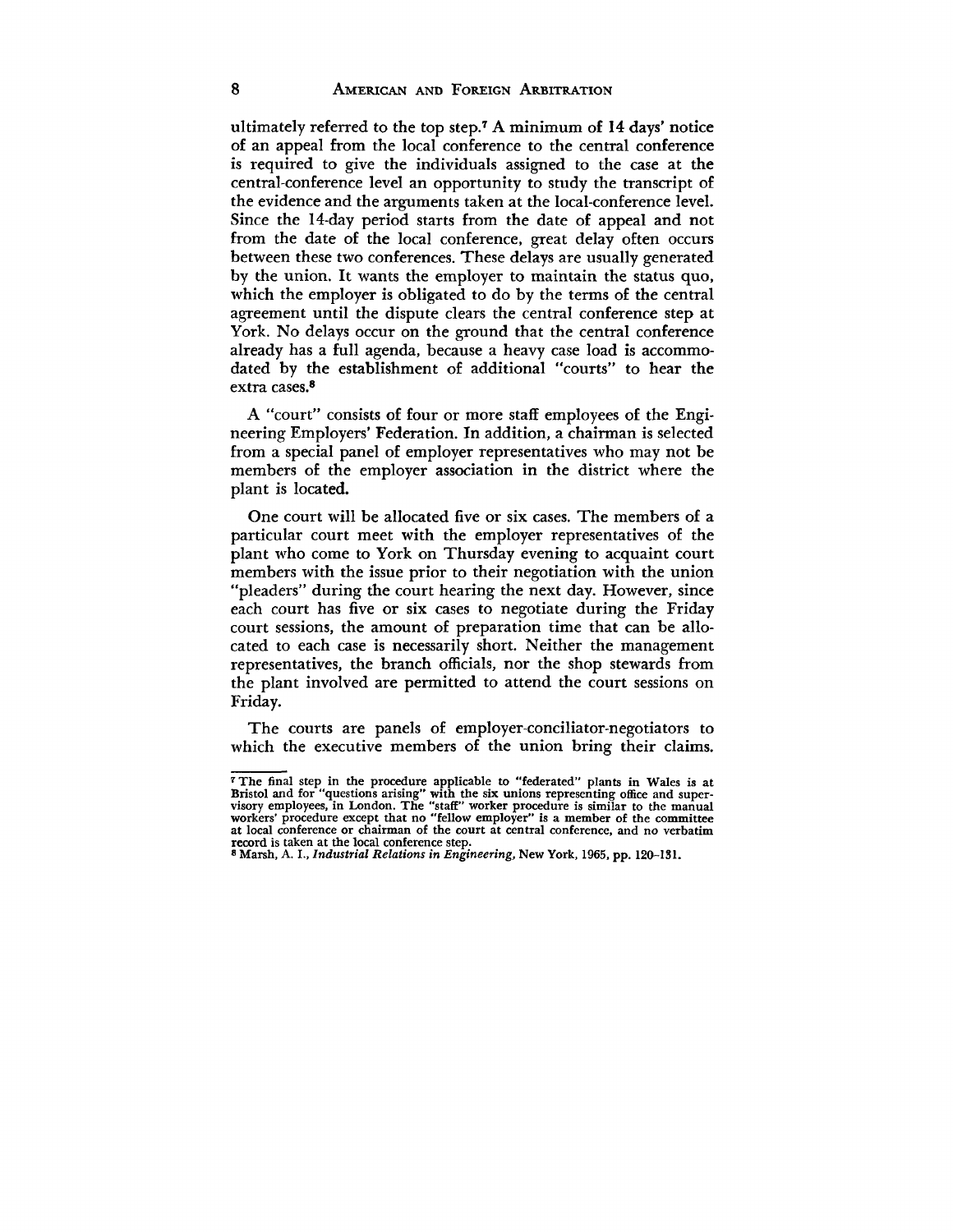However, the members of the court have a power that is greater than that of a conciliator, because a determination made by the court is binding upon the employer directly involved.

These determinations or agreements that court members reach with the union "pleaders" as they stand before the court are known as "joint recommendations to the constituent parties." Where an agreement is reached which disposes of the claim, the claim is "settled." Where an agreement is not reached, the record states that "the parties were unable to arrive at a mutual recommendation." Other disputes may be "referred back to works conference level for further discussion," or "adjourned," "withdrawn," or "not proceeded with."

## *Settlements Reached*

The number of settlements reached at the central conference at York, England, is between 8 percent and 10 percent of the disputes that are referred to that level. Forty-six percent end in a failure to agree and 54 percent are referred back to the parties, sometimes with a private settlement suggestion, or are withdrawn by the union pleaders.<sup>9</sup> The procedure has been criticized because the number of "failures to agree" is so high. Since the procedure is primarily a bargaining procedure, a rise in the percentage of "agreements" would merely mean that the number of concessions by the employer had increased.

The court gives no reasons to support the action it takes to avoid establishing case law or precedent. By tradition, each case is regarded only in terms of its own content and circumstances, and central conference findings on particular issues do not suggest that similar issues will always be dealt with in the same fashion. The concept that a system of precedents should be applied appears to the central authorities to suggest that central conference would become a procedure for making national agreements. This it is not. It is the final stage in a process of stage-by-stage conciliation in grievance settlement.

As noted, the agreement establishing the "Procedure for Handling Questions Arising" provides that the status quo must

<sup>9</sup> Marsh, A. I., *Industrial Relations in Engineering,* New York, 1965, p. 131; Engineer-ing Employers' Federation, "Evidence to the Royal Commission on Trade Unions and Employers' Associations (HMSO), 1965, p. 66.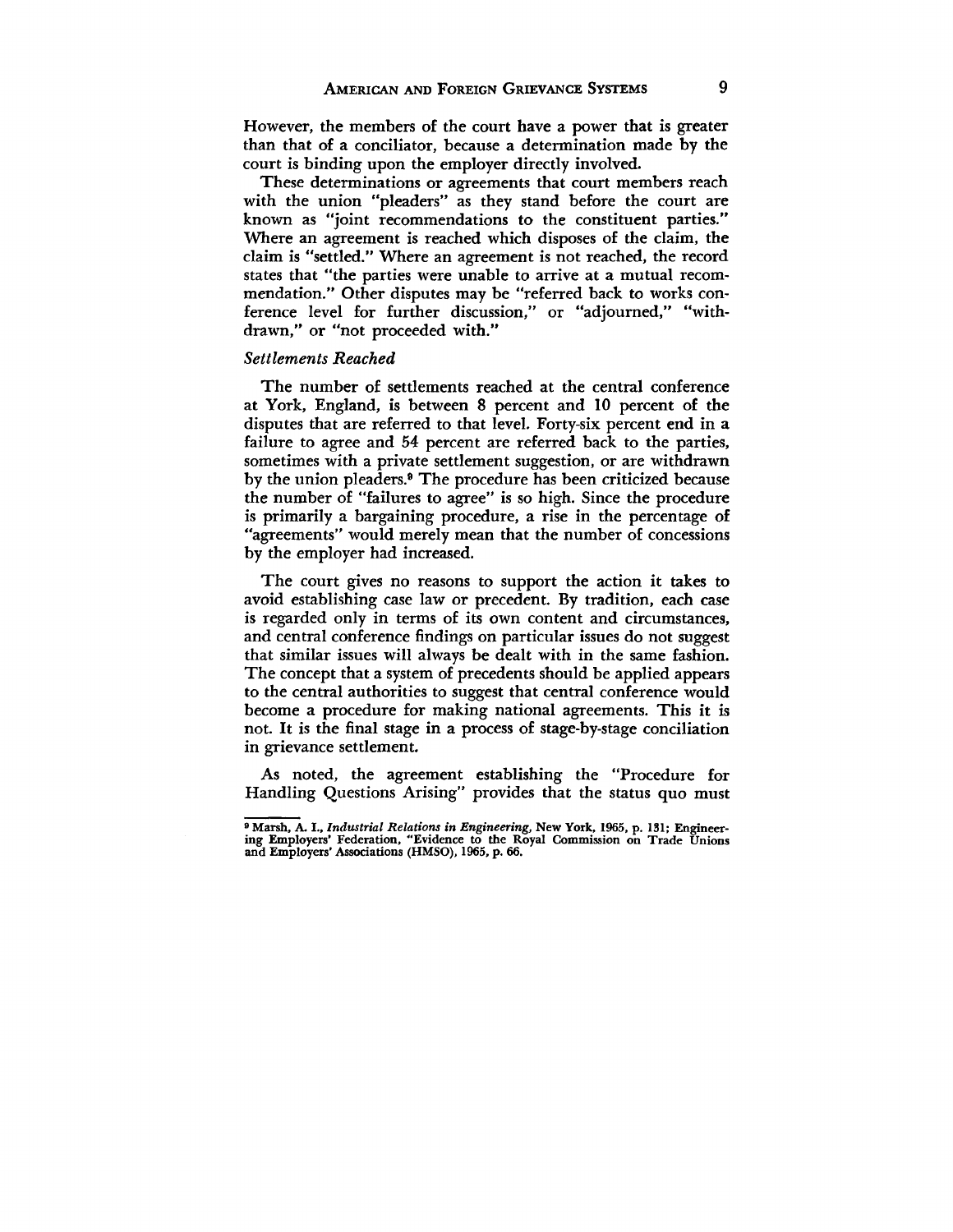# 10 **AMERICAN AND FOREIGN ARBITRATION**

be maintained until the matter in dispute has been processed through the various levels "up to York." This means that neither employee strike action over the dispute nor an employer-initiated change in conditions is proper during this period. One study showed that  $17\frac{1}{2}$  weeks was a typical period for processing a claim to York, but that the time might be as long as 43 weeks. Because the tradition of advance consultation with the union representative before making a change is so deeply impressed on the British system, the status-quo obligation means that management cannot make a change affecting employees, if the change is challenged, for a period that is typically  $171/6$  weeks and might be as long at 43 weeks. Out of sheer frustration, some employers operating under this procedure take the contemplated action without advance consultation and then claim that the "status quo" is the situation that exists after the change rather than before. This tactic, of course, raises the union's temperature and can provoke what is known as an unconstitutional strike, a strike that violates the pledge in the procedure agreement to hold up strike action until the dispute clears through York.<sup>10</sup>

Once a "failure to agree" has been recorded at York, the union is free to strike and the management is free to make the intended change. One study showed that of 335 cases considered at central conference, 157 ended in a failure to agree, with strike action occurring in 29 cases and slowdowns or boycotts in 14 others. Therefore, 27 percent of the "failures to agree" are followed by industrial action.<sup>11</sup>

### *Discharge Grievances*

The resolution of employee-discharge grievances in the United Kingdom requires a brief consideration of the legal relationship created by the individual employment contract between the employee and the employer. The individual employment contract is

<sup>10</sup> Marsh, A. I., "Disputes Procedures in British Industry," Research Paper 2 (Part 1), Royal Commission on Trade Unions and Employers' Associations, HMSO, 1966, pp. 12-13.

<sup>&</sup>lt;sup>21</sup> Engineering Employers' Federation, "Evidence to the Royal Commission on Trade<br>Unions and Employers' Associations" (HMSO), 1965, p. 67. During a recent three-year<br>period, more than 50 percent of the staff workers' disp action by office and supervisory employees is interesting to note because this mili-tancy in the white collar area is in sharp contrast to U.S. experience.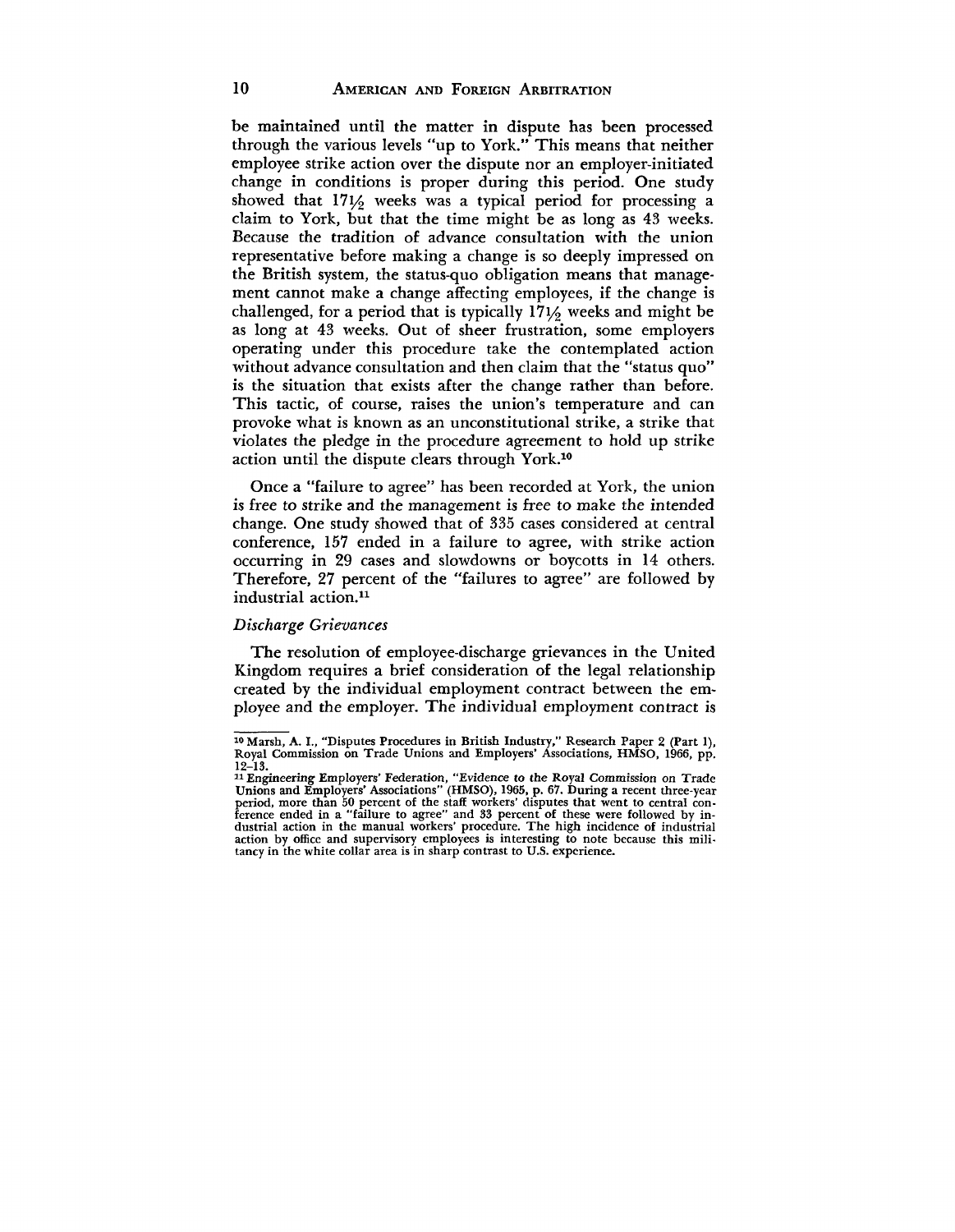important in the United Kingdom but of little or no significance in the United States. Even where the employment contract does not provide that the employer must give an employee notice before terminating him, a reasonable notice period is presumed.<sup>12</sup> In 1964, the Contracts of Employment Act standardized the notice that an employer must give an employee before he could terminate an employment contract. This period is from one week to four weeks, depending on the length of service of the employee.

Under these doctrines, an employer may discharge an employee by giving him notice and permitting him to work out the notice period or paying him the wages he would have earned during that period. If the employee is being discharged for cause, no notice or payment in lieu of notice is required. Thus, if an employee can show he was discharged without cause, he is entitled only to the money he would have earned during the notice period. His compensation, therefore, is one to four weeks' pay.<sup>18</sup>

In the United States, the remedy for a discharge without just cause is not a money payment. The labor agreement stipulates that the employee has a contractual right to a job unless he engages in misconduct that justifies his discharge for cause. Based on the concept of contractual right to a job, the arbitrator in the United States has created the remedy of reinstatement when this right has been improperly denied to the employee.

Think what the remedy of reinstatement has done to stabilize industrial relations in the United States. Unless the employee engages in the most serious misconduct, such as striking his foreman, the employer will resort to discharge only as a last resort and only after attempting to correct the employee's misconduct with warnings and suspensions. If the employer does not analyze the facts carefully, an arbitrator will breathe hot flames down his neck and order the employee reinstated. What is or is not just cause for discharge is not found in court decisions in the United States in contrast to the United Kingdom, where claims for money damages for lack-of-notice payment are litigated on the basis of

<sup>12</sup> Meyers, Frederic, "Ownership of Job: A Comparative Study," Institute of Indus-trial Relations, Univ. of Calif., Berkeley, 1958. "Wedderburn, K. W., *The Worker and the Law,* 1965, pp. 79-80; Mitchell, E., *The*

*Personnel Manager's Lawyer and Employer's Guide to the Law,* Business Publication Ltd., London, 1965, pp. 113,165.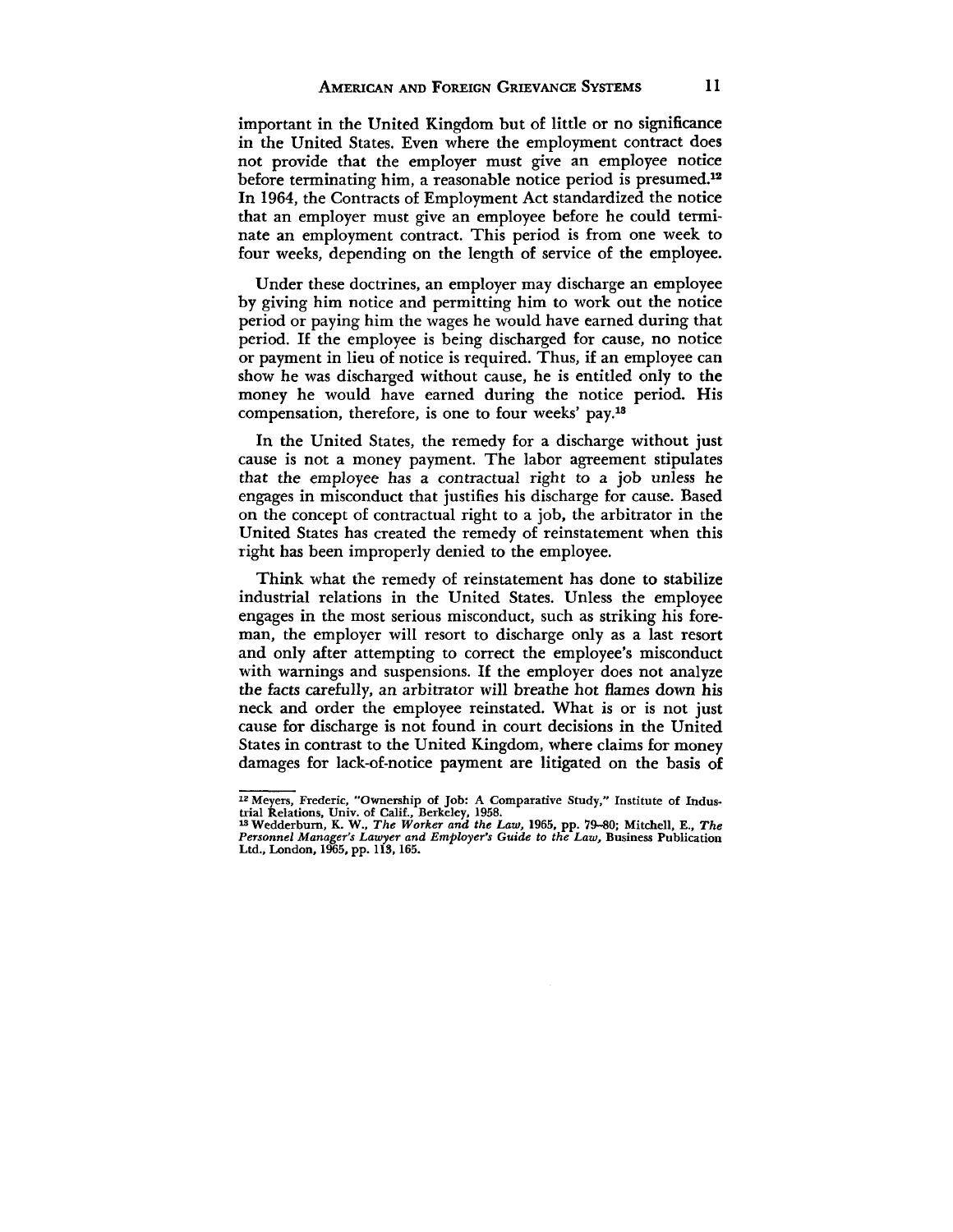such discussions. In this country such guidelines and precedents are found in the wealth of written arbitration decisions which discuss employee conduct. These discussions have aided both management and unions to understand what is and what is not improper conduct and to make the procedures used to handle employee discipline more equitable.

In the 4,500 plants that are federated in the United Kingdom, some discharge cases are referred to procedure, but most do not pass beyond the works-conference level.<sup>14</sup> One of the problems has been that the status quo obligation causes the unions to demand that the discharged employee remain on the active payroll until the matter has been processed to York, and when this demand is rejected, the employees are encouraged to take strike action.<sup>15</sup>

In 1966, over 2,000,000 employees were covered by the agreement but only 14 discharge cases reached York. At that level, only five were settled. Most of the cases referred to procedure involve claims that a shop steward has been "victimized." A discharge of a union steward in the United Kingdom is quite a different problem from the discharge of a regular employee, whereas in the United States the arbitrators apply the same standards in ruling on the discharge of a shop steward that they apply to a regular employee.

Because there is no place to go in the United Kingdom to ask for an order of reinstatement when an employee claims that he has been unjustly discharged, union officials frankly state that the only real recourse is a strike to force the employer to reinstate the employee. For this reason, disputes over discharges are a major cause of "unofficial" and "unconstitutional" strikes in the United Kingdom, representing between 10 and 13 percent of all strikes.<sup>16</sup> If a union steward is fired, a rumor may sweep through the plant that a steward has been "victimized" and the employees, who may care little why the steward was discharged, will leave work

*<sup>14</sup> Dismissals Procedure,* Report of a Committee of the National Joint Advisory

Council (HMSO, 1967), p. 63.<br><sup>15</sup> Lowthian, "TUC Oral Evidence," Royal Commission on Trade Unions and Em-<br>ployers' Associations, Vol. 61, ¶9876; Meyers, Frederic, "Ownership of Job: A Com-<br>parative Study," Institute of Ind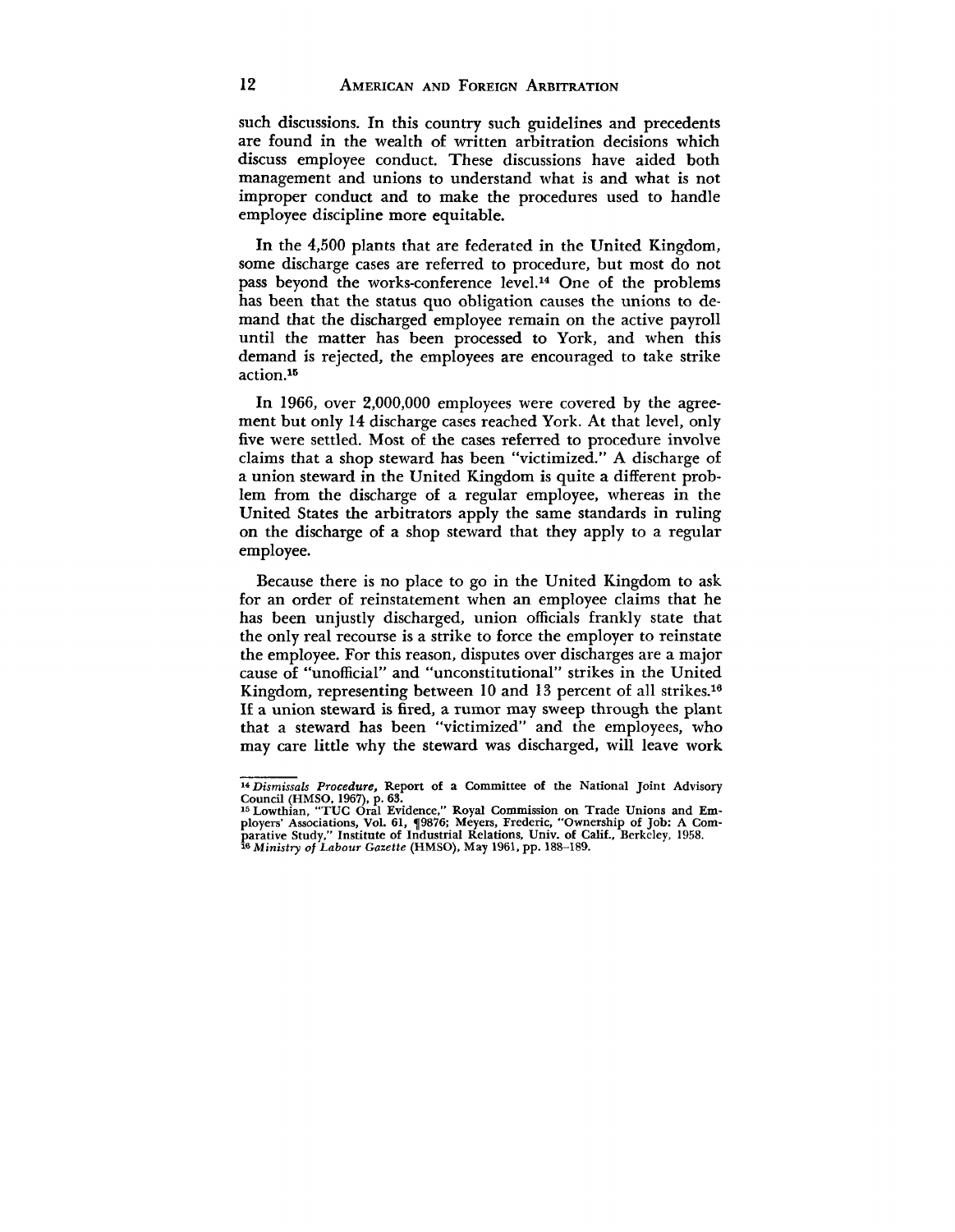to force his reinstatement.<sup>17</sup> If the steward was guilty of a serious breach of employee behavior (such as striking a foreman) and is then reinstated, he becomes untouchable and his conduct toward the members of supervision and management becomes progressively more unreasonable. It is the arbitrator in the United States who has prevented a comparable condition from arising in plants in this country. The arbitrator examines the facts dispassionately and has the power to reinstate if the discharge was an unfair action, or sustain if there was cause. As a result, the trial-by-battle condition which exists in the United Kingdom has been avoided.

The British employer clings to his unilateral right to dismiss as his most cherished prerogative.<sup>18</sup> In theory, this should give the British employer great power in contrast to his counterpart in this country, who must disclose his discharge action to an arbitrator with the power to order the employee's reinstatement. However, one observer had this to say: 19

. . . one senses a greater reluctance among British employers, despite their insistence on their prerogative unilaterally to terminate employment, than among American employers to dismiss workers individually. This was confirmed in a rather curious way. When discussing the problems involved in reductions in force, many British employers indicated that they selected for separation at such times those workers who had poor records of absenteeism, offenses against company rules, incompetence, and the like. When they were asked why such workers had not been dismissed earlier or at the time of the commission of the offense, the replies indicated a fear of collective action. At the time of a layoff, however, the workers were in a much weaker position to protest....

In the United States, an employer who acts inconsistently about firing his workers may get into trouble because the arbitrator will examine the disciplinary pattern at the particular plant and, if it lacks uniformity, may recommend reinstatement of employees who have been unjustly discharged. Thus, the employer feels compelled to set up standards of employee conduct and to enforce these uniformly, regardless of whether the employee is popular or even a union steward. Furthermore, an employer in this coun-

<sup>&</sup>lt;sup>17</sup> Meyers, Frederic, "Ownership of Job: A Comparative Study," Institute of Industrial Relations, Univ. of Calif., p. 27.

<sup>18</sup> London Times Labour Correspondent, *London Times*, June 20, 1960.<br><sup>19</sup> Meyers, Frederic, "Ownership of Job: A Comparative Study," Institute of Indus-<br>trial Relations, Univ. of Calif., p. 29.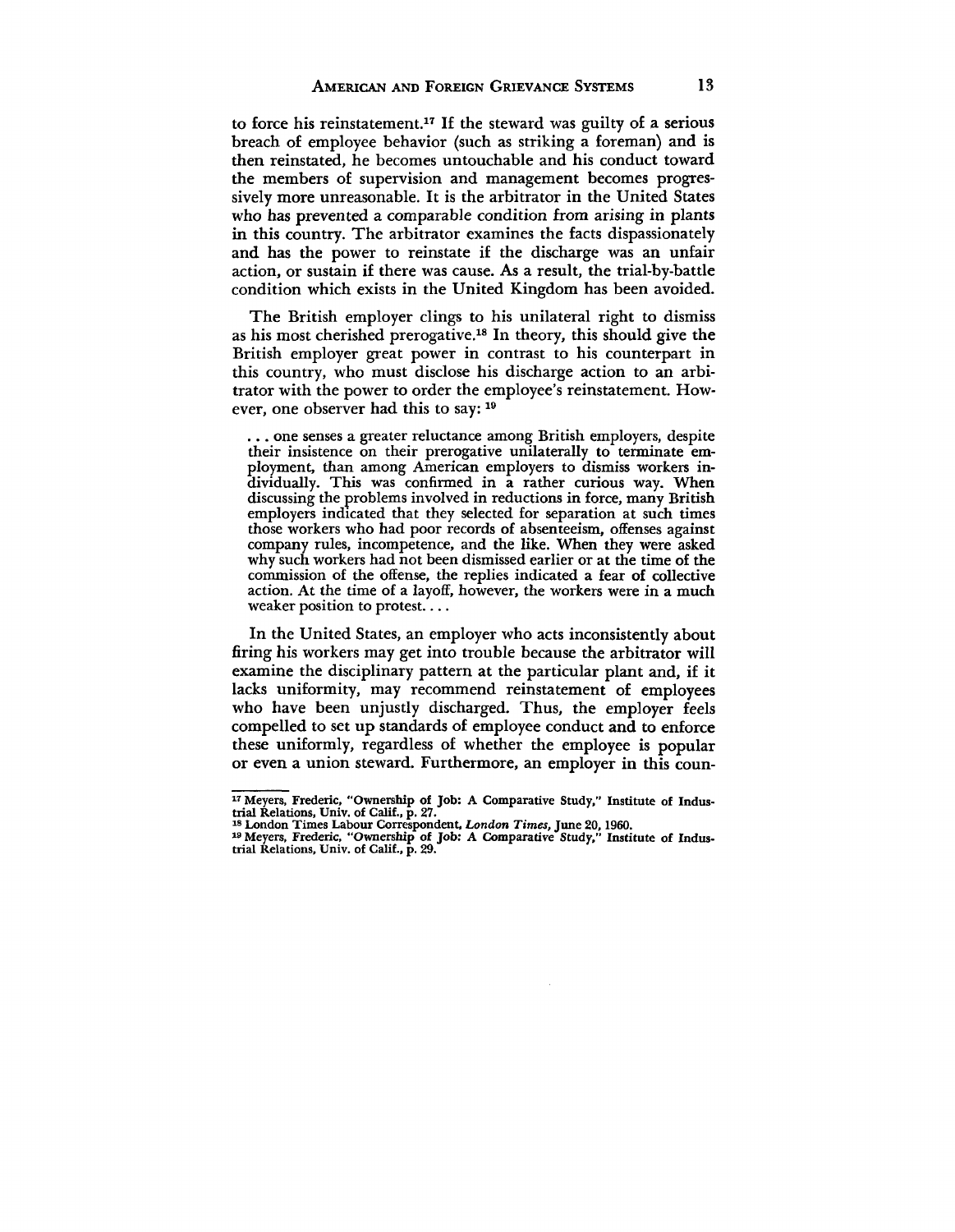try would not even attempt to clean out the undesirables at a time of layoff because the arbitrator would not let him get away with such a misuse of the contractual seniority system—a system which has no real counterpart in the United Kingdom.

In the United States, many arbitrators have contributed even more than they realize to responsible conduct in industrial plants. They have said that when a union steward is involved in an illegal strike—one that violates the no-strike pledge—he is presumed to be a leader of that strike and can be discharged for his leadership, even though his followers are not. This rule of presumption of leadership, which places liability upon the union leaders, fascinates the labor relations officials in Britain. There the national union escapes responsibility for strike action by merely stating that the strike was "unofficial," and the stewards escape responsibility because if they are discharged another strike will start.

## *Role of Arbitration*

Although arbitration is not part of the "Procedure for Handling Questions Arising," which is the process that has been described, it is used to a limited degree in the United Kingdom. Under the Industrial Courts Act procedures, arbitrators may be appointed to determine typical grievance problems and even discharge cases. However, the arbitrators in the United Kingdom do not write opinions explaining the reasons for their determinations, and arbitration awards are not published. This reflects the view that precedent has no place in the dynamics of labor relations.

In the United States, on the other hand, arbitrators explain the reasons for their actions and their opinions are published. Out of this wealth of thoughtful reasoning have come many principles which are today accepted by both management and union representatives. In contrast to the British system, thoughtful reasoning has been brought to bear upon industrial conflict in the United States, rather than leaving the resolution of conflict to bargaining backed up by industrial action.

We are all familiar with these principles. Significantly, an informed and articulate plant manager from Coventry, England, was explaining one of these principles to the members of the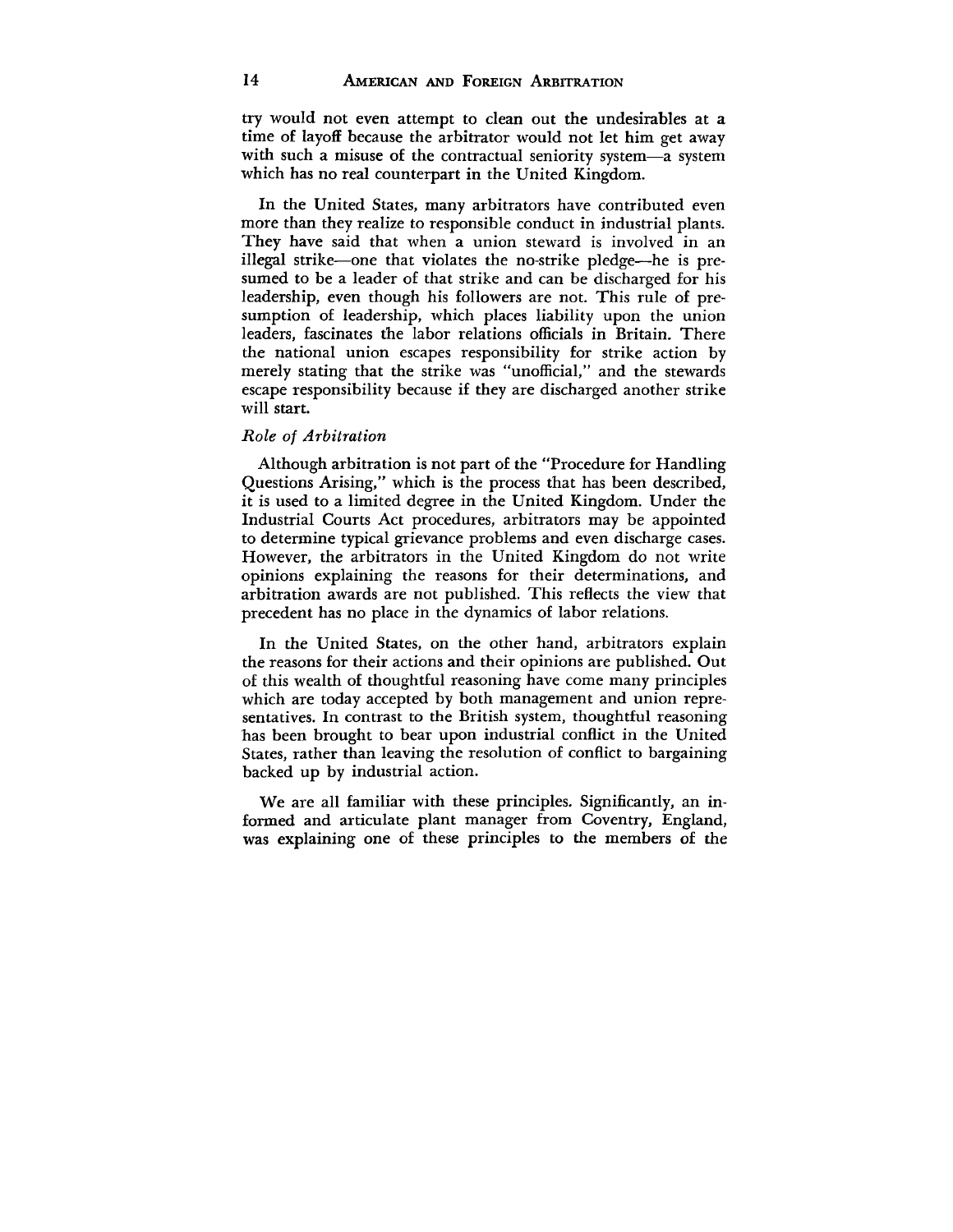Royal Commission on Employers' Associations and trade unions who have been sitting in London struggling with the problem of reform in the British labor relations law. His testimony before this Commission is well worth reading: 20

. . . The major difference between the [industrial relations] system in North America and the system in the U.K. is that the method of collective bargaining in North America assigns to management a precise and specific management function which it may exercise during the term of the contract, subject only to the right of the union [representative] to [object by] filing grievances [and] process them through a procedure culminating in arbitration [if he believes management has acted in a manner inconsistent with the agreement.]

The effect is that . . . management is able to produce change at a much faster rate than we are able to do in this country. For example, any change consistent with the terms of the contract may be introduced by management immediately. . . . There is a specific acknowledgement in every agreement with the trade unions that management has the right to make changes. In the U.K. because there is no enforceable recognition of management's specific functions, management must be prepared to negotiate every time it wishes to make a change. The result is that we tend to have to bargain under pressure all the time. . . . Because of this there is a tendency for the U.K. compromise [finally worked out] to be less efficient than the North American equivalent action by management....

### Doctrine of Reserved Rights

What was this wise Englishman explaining to the Royal Commission? He was, of course, explaining the construction principle, applied by most arbitrators in the United States, which we all know as the doctrine of reserved rights. It is the simple and understandable view that management, which must have the right to manage, has reserved its right to manage unless it has limited its right by some specific provision of the labor agreement. This is a natural construction of a U. S.-type labor agreement, a code with which the employer has agreed to comply in return for the union's agreement not to strike while management proceeds with its rights and activities.

The Coventry plant manager believes that this reservation of the right of management to make change quickly and efficiently

<sup>&</sup>lt;sup>20</sup> Testimony of H. J. Hebden of Massey-Ferguson (U.K.) Limited, Minutes of Evi-Testimony of H. J. Hebden of Massey-Ferguson (U.K.) Limited, *Minutes of Evi-dence,* Royal Commission on Trade Unions and Employers' Associations (HMSO), 1966, p. 1004.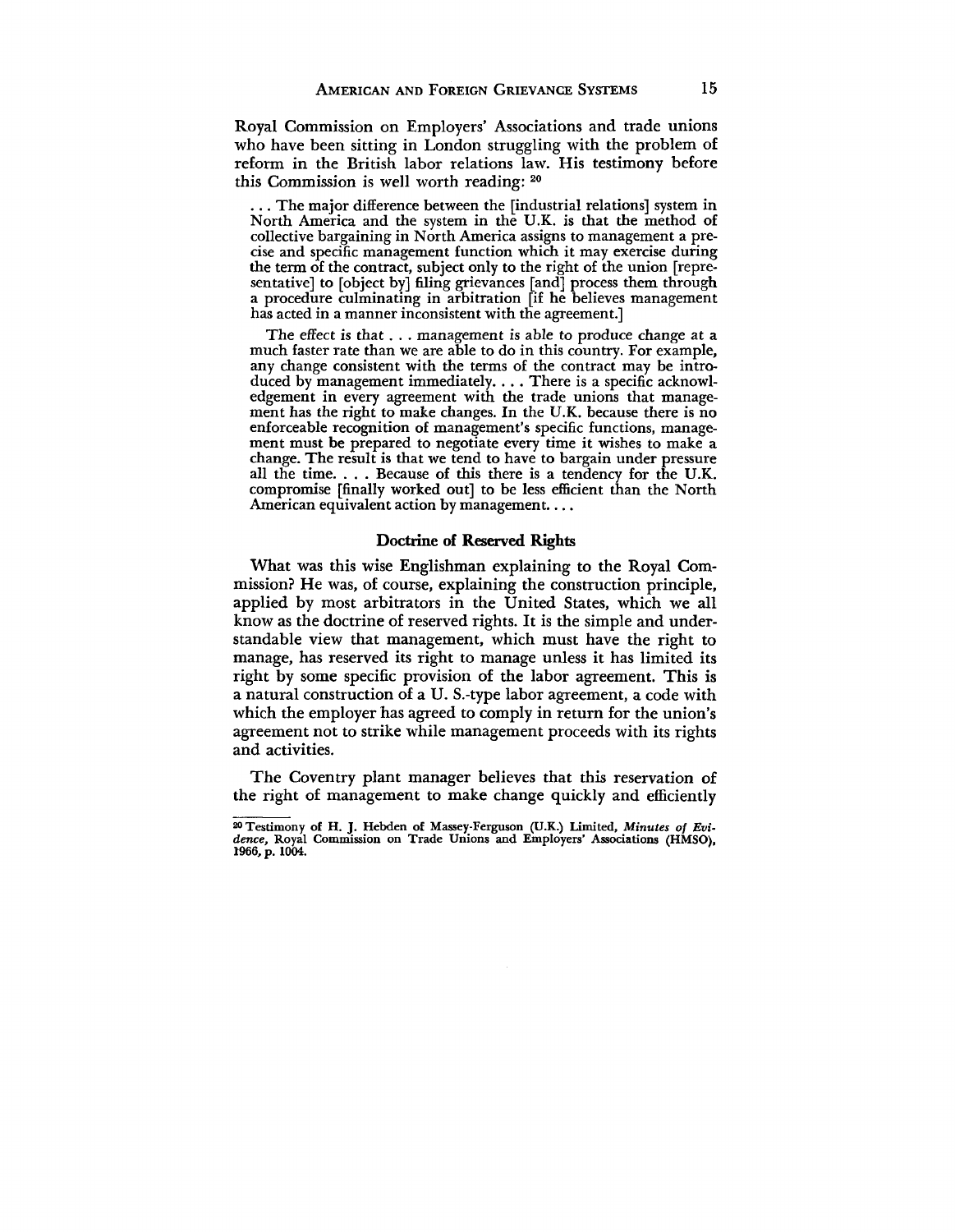when change is needed, as long as the changes are consistent with the agreement, is the basic reason why management in the United States can operate efficient plants even though its employees are represented by some of the most powerful unions in the world. He believes that the lack of definitive labor agreements, written under the discipline of third-party interpretation and enforcement and stabilizing work rules for the term of the agreement, is the reason why many British managements have not been able to do so. He believes that the long tradition of joint consultation over a proposed management change, which generates debate, slows down change, and produces a compromise, is also a reason why the British plants cannot match the efficiency of those in the United States.

The "reserved-rights principle" has been enunciated by arbitrators in this country for over 30 years and has been accepted by union leadership and employees. One arbitrator has said: 21

. . . there are countless hundreds of arbitration decisions, as well as many arbitrators, who follow and accept the residual rights theory of management's rights,

#### *NLRB Policy*

Against this background of contrast, I must register an alarm. The current NLRB is adopting the view, 32 years after the Wagner Act was passed, that this reserved-rights construction principle is now "old hat" and should be cast aside. In a brief submitted to the Supreme Court, the Board said: <sup>22</sup>

Many arbitrators . . . apply the so-called "residual rights" theory when management takes unilateral action, holding that it is free to act unless the collective agreement expressly provides otherwise. . . . Such a doctrine, which bestows upon management all "residual rights," *stands on its head* the established rule that a statutory waiver must be express and clear;... (Emphasis added)

The Board is now saying, in contrast to United States arbitration doctrine, that an employer can take no unilateral action affecting his employees without first bargaining the proposed change with the union representatives.<sup>23</sup> In Britain this would be

<sup>&</sup>lt;sup>21</sup> Mead Corporation, 46 LA 459 (1966, Arb. Klamon).<br><sup>22</sup> Board brief in *NLRB v. C & C Plywood,* 385 U.S. 421, 64 LRRM 2065 (1967).<br><sup>23</sup> N*LRB v. Fibreboard Paper Products,* 138 NLRB 550, 51 LRRM 1101 (1962), 322<br>F.2d 41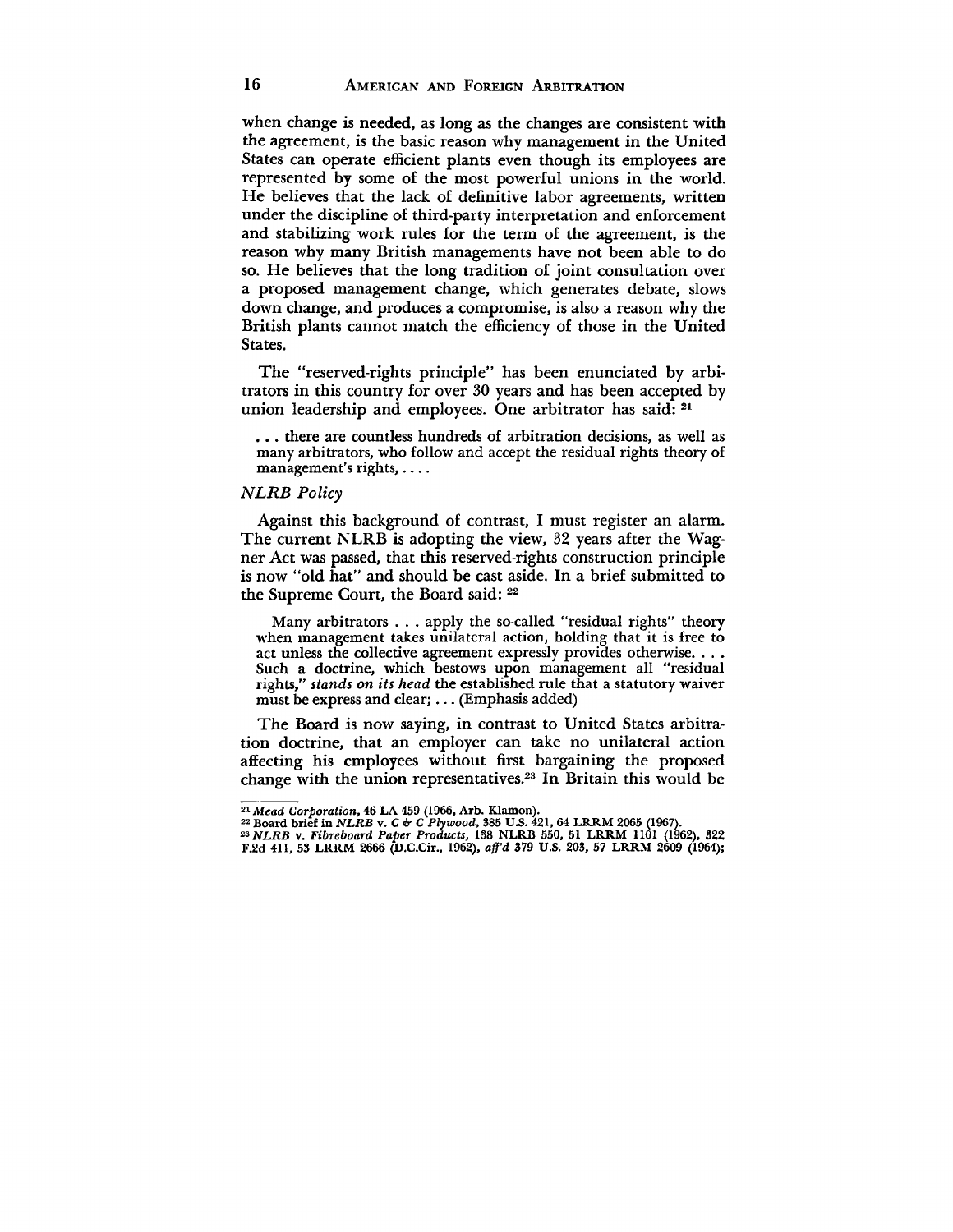called "jointly consulting" with union representatives and maintaining the status quo during procedure.

Instead of presuming that management has reserved all the rights to manage that it has not bargained away, the Board now says that management must bargain over any proposed managerial change up to an impasse, or must show that it bargained for and won the specific right to make the intended change, at some time in the past.

Related to this reserved-rights doctrine enunciated over these many years by arbitrators is the view espoused by most arbitrators that past practice may be referred to in construing an ambiguous provision of a labor contract, but that practice *per se* does not become contractual. Here, again, the Board is marching into the area of contract construction with a different view than most arbitrators have supported for over 30 years. In *Long Lake Lumber Co.,<sup>24</sup>* for example, the Board found that the collective agreement was silent on the employer's right to change the working schedule of maintenance employees, but when the management scheduled a maintenance employee to service a new machine on Saturday that was used continuously during the five normal production days, the Board held that the Monday-through-Friday schedule for maintenance employees had become an "unwritten term of the contract." This concept, implemented through Section 8(d) of the Act, would mean that a maintenance man could not be scheduled on Saturday *unless the union agreed.<sup>26</sup>*

If the Board is successful in destroying the reserved-rights construction principle, makes "past practice" *per se* contractual, and enforces a long period of joint consultation up to an impasse before management can make a managerial change, rigidity will be imposed upon the industrial enterprise system in the United States. The speed of change will be slowed down, and production

*NLRB v. Town & Country Mfg. Co.,* 136 NLRB 1022, 49 LRRM 1918 (1962), 316 F.2d<br>846, 53 LRRM 2054 (5th Cir., 1963); *NLRB v. C & C Plywood,* 148 NLRB 414, 57<br>LRRM 1015 (1964), 351 F.2d 224, 60 LRRM 2137 (9th Cir., 1965), a **there was no arbitration provision,** *aff'd* **384 U.S. 903 (1967). 2\*160 NLRB 1475, 63 LLRM 1160 (1966),** *enf. denied on other grounds,* **380 F.**

**<sup>2</sup>d 628,65 LRRM 2633 (D.C. Cir., 1967).**

**<sup>23</sup> Section 8 (d) was relied upon to find a violation of the Act when an action taken** was found to be inconsistent with a term of the labor agreement in *C* & *S Industries*, 158 NLRB No. 454, 62 LRRM 1043 (1966); *Anaconda Aluminum Co.*, 160 NLRB **35, 62 LRRM 1370 (1966);** *Crescent Bed Co.,* **157 NLRB 296, 61 LRRM 1334 (1966).**